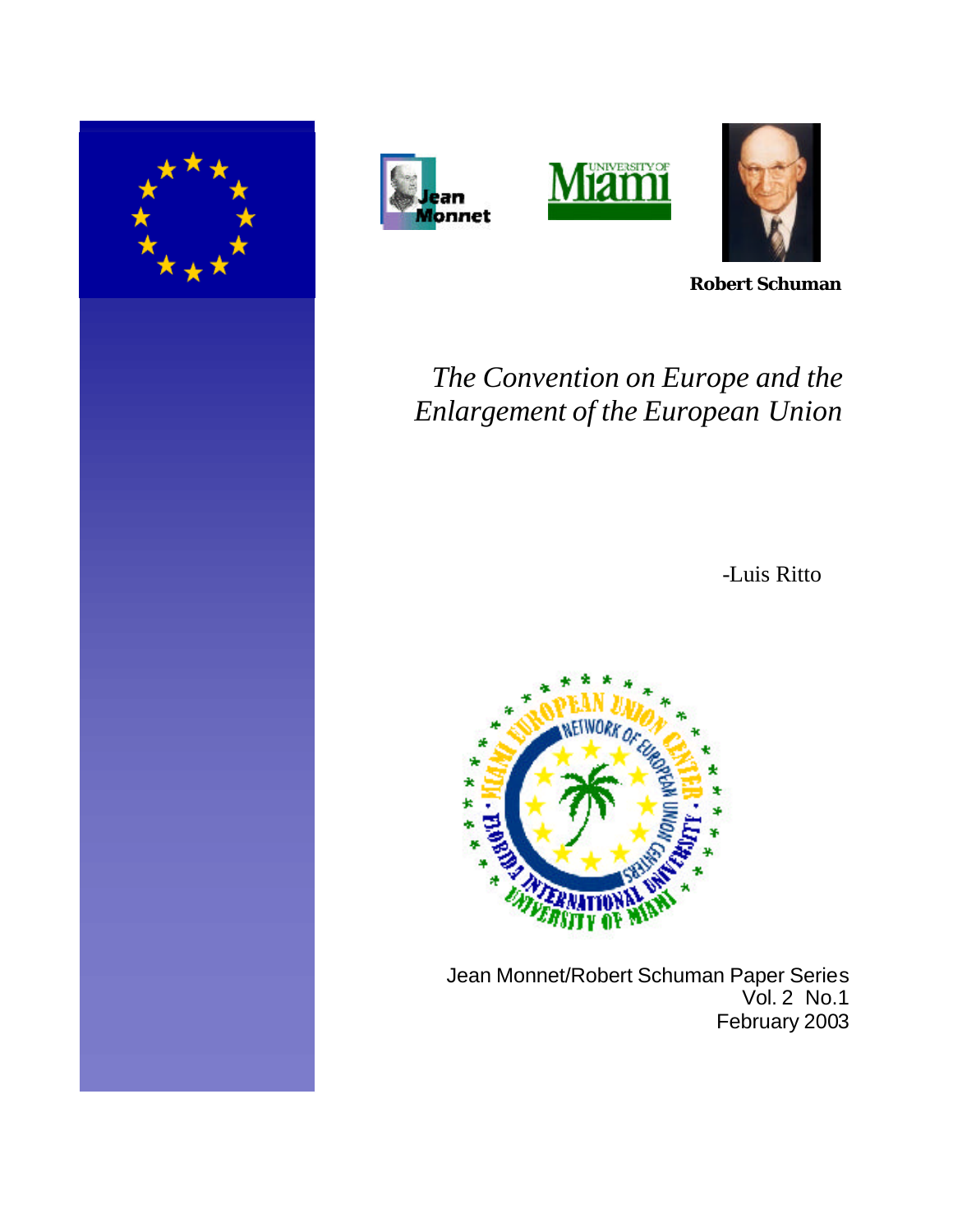#### **The Jean Monnet/Robert Schuman Paper Series**

The Jean Monnet/Robert Schuman Paper Series is produced by the Jean Monnet Chair of the University of Miami, in cooperation with the Miami European Union Center.

These monographic papers address issues relevant to the ongoing European Convention which will conclude in the Spring of 2003. The purpose of this Convention is to submit proposals for a new framework and process of restructuring the European Union. While the European Union has been successful in many areas of integration for over fifty years, the European Union must take more modern challenges and concerns into consideration in an effort to continue to meet its objectives at home and abroad. The main issues of his Convention are Europe's role in the international community, the concerns of the European citizens, and the impending enlargement process. In order for efficiency and progress to prevail, the institutions and decision-making processes must be revamped without jeopardizing the founding principles of this organization. During the Convention proceedings, the Jean Monnet/Robert Schuman Papers will attempt to provide not only concrete information on current Convention issues but also analyze various aspects of and actors involved in this unprecedented event.

The following is a list of tentative topics for this series:

- 1. The challenges of the Convention: the ability to govern a supranational Europe or the return to intergovernmental cooperation?
- 2. How will the member states figure in the framework of the Convention?
- 3. The necessity to maintain a community method in a wider Europe.
- 4. Is it possible for the member states to jeopardize the results of the Convention?
- 5. The member states against Europe: the pressures on and warnings to the Convention by the European capitals .
- 6. Is it possible that the Convention will be a failure? The effects on European integration.
- 7. Similarities and differences between the European Convention and the Philadelphia Convention of 1787.
- 8. The role of a politically and economically integrated Europe in the governance of the world.
- 9. How important is European integration to the United States today?
- 10. The failure of a necessary partnership? Do the United States and the European Union necessarily have to understand each other? Under what conditions?
- 11. Is it possible to conceive a strategic partnership between the United States, the European Union and Russia?
- 12. Russia: a member of the European Union? Who would be interested in this association?

Miami European Union Center **Jean Monnet Chair Staff:** University of Miami Joaquín Roy (Director) 1531 Brescia Avenue Aimee Kanner (Editor) Coral Gables, FL 33146-3010 Roberto Domínguez (Research Assistant) Phone: 305 -284-3266; Fax: 305-284-4875 Nouray Ibryamova (Research Assistant) E-Mail: jroy@miami.edu Mariela Arenas (Research Assistant) Webs: www.miami.edu/international -studies/euc www.euroy.org; www.miamieuc.org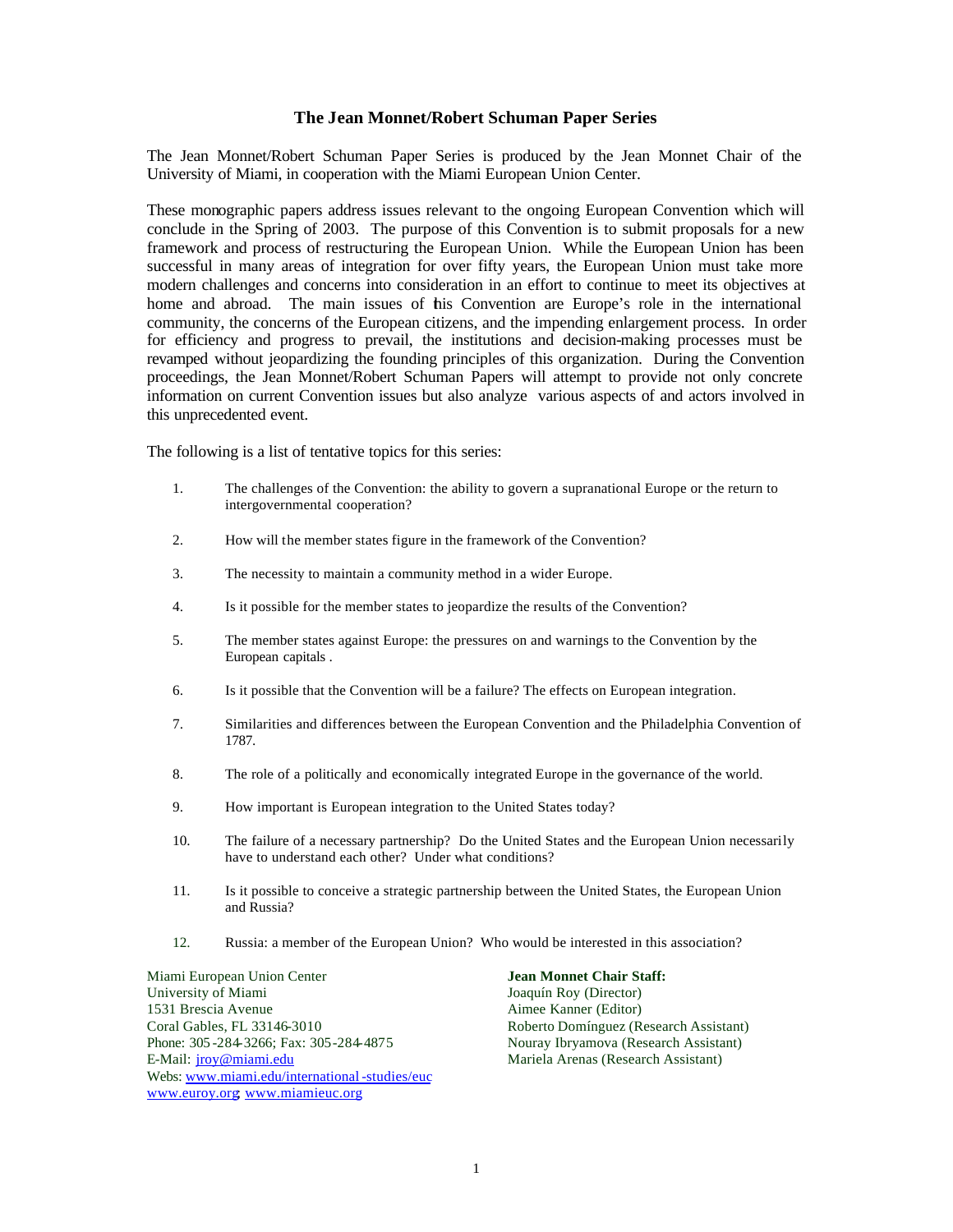## **The Convention on Europe and the Enlargement of the European Union**

Luis Ritto<sup>\*</sup>

The Jean Monnet Chair University of Miami Miami, Florida February 2003

l

<sup>∗</sup> Luis Ritto is head of the Caribbean Division of the European Commission in the Directorate-General for Development. He received his B.Sc. in Economics, and his M.B.A. and Doctor of Business Administration from the Washington University. He previously worked as a bank manager in Portugal, Luxembourg, and in the Southern Africa region. Dr. Ritto was also Professor of Development Economics and European Studies at the Universidade Lusófona in Lisbon, Portugal.

The opinions expressed in this paper are those of its author and do not necessarily represent the ideas and opinions of the institution in which he works (European Commission).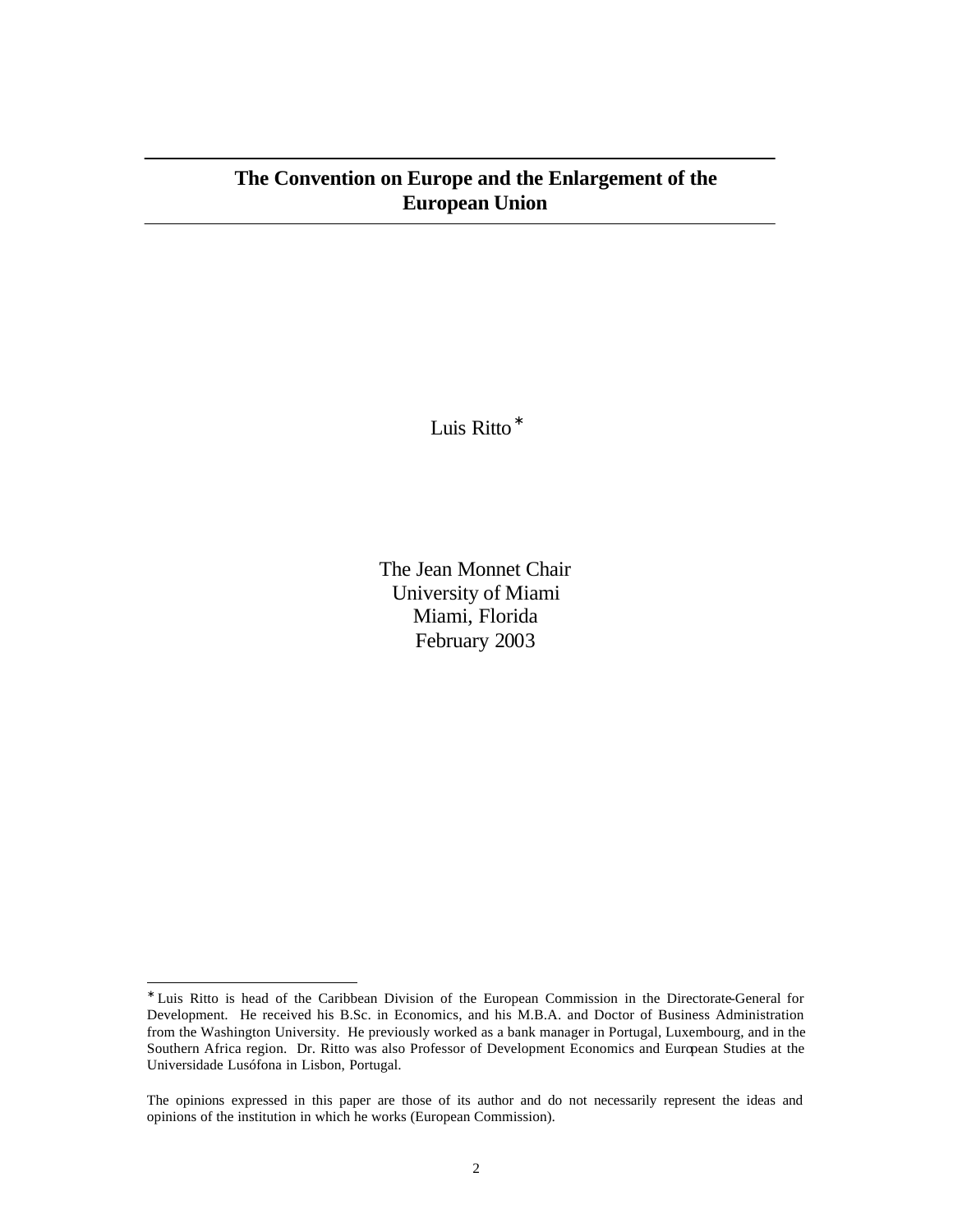## **THE CONVENTION ON EUROPE AND THE ENLARGEMENT OF THE EUROPEAN UNION**

#### **Foreword**

These are exciting and challenging times for the European Union (EU):

- Exciting, because in 2004 the enlargement of the Union will take place, with 10 new Member States joining the EU;
- Challenging, because in parallel to the enlargement, the Convention on the future of Europe will present its findings in 2003, formulating a strategic operational vision for the EU as a player in the European and international arenas, changing its internal structure and its external profile.

In fact, both enlargement and the Convention should be seen together as a joint effort to build a future Europe that is functional, stable, prosperous and democratic. The fall of the Berlin Wall in 1989 followed by the collapse of communism in Central and Eastern Europe became the starting point of a new era in European political co-operation and trade. Shortly after, those countries began a process of democratization and of transition towards market-based economies. For some, this was a daunting task, as they had little tradition of open economies. Others could draw on past experience in recreating market economies that half a century earlier had worked well.

Although the transition processes and European integration proved costly and timeconsuming, the fact is that those countries that invested in them have seen in December 2002 a reward to their efforts in the form of access to the European Union in May 2004. In fact, at the Copenhagen Summit of 13 December, 2002, the EU Member States agreed to allow ten European countries  $1$  to join the Union by 2004, in a historic expansion that (it is hoped) will bring Europe's cold war divisions to an end.

The expansion is the largest since the European Union's first institutions were established in April 1951 and the first to include countries once dominated by the former Soviet Union. It will add more than 75 million citizens to the EU's population of nearly 380million and increase its size geographically by nearly one-quarter. And it will create an economy worth more than USD 9 trillion, thus rivaling the one of the United States of America.

In fact, enlargement of the Union will strengthen European stability and security, economic welfare and development, environmental protection and will imply great potential for increased trade and co-operation. It will create immense opportunities for companies, employees and consumers throughout the continent. With the arrival of ten new countries in the Union, the remaining tariff barriers between the countries will be removed. Legal and

<sup>&</sup>lt;sup>1</sup> The countries are: Estonia, Latvia, Lithuania, Poland, Hungary, the Czech Republic, Slovakia, Slovenia and the Mediterranean island countries of Cyprus and Malta.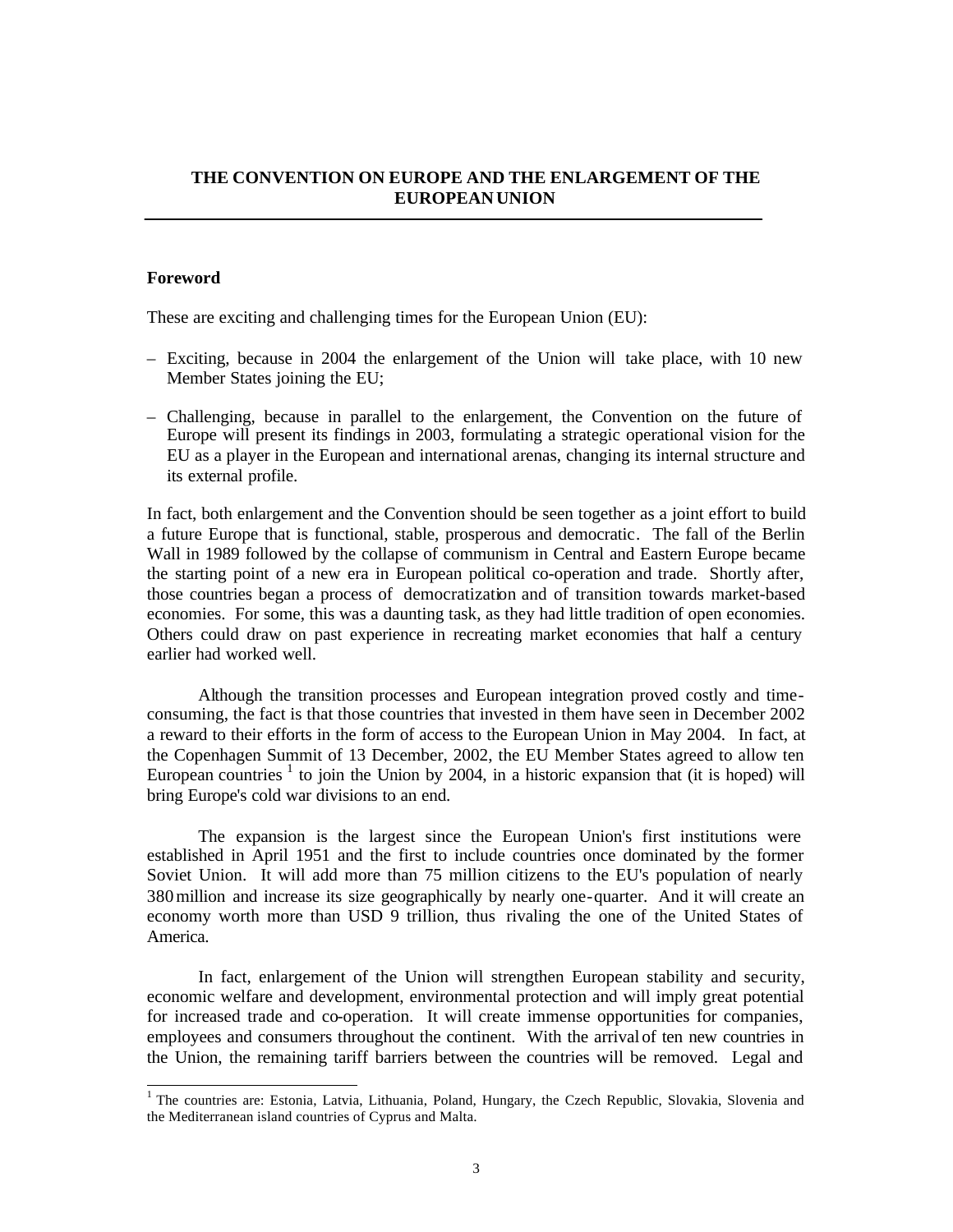technical trade barriers will disappear. The possibilities of trade and investment will be further enhanced and their expected high economic growth rates will radically enhance the purchasing powers of consumers in the new countries. Stronger democracies and increasing trade will be a valuable contribution to the functioning of the enlarged Union and the economic development of the entire continent.

Enlargement of the Union has brought to the surface the need for the EU to be more functional, for its institutions to be more operational, in order to be able to face future challenges (namely in the areas of external relations, peace, security and globalization). It was felt that the EU needed to articulate a long-term vision of its role in preserving peace and stability in Europe, based on its own history, its long-standing ties with the developing world and its specific comparative advantages. In other words, it was judged appropriate when it was enlarging to formulate for the Union a strategic operational vision of its role as a more global player. For this purpose it was judged necessary to strengthen the linkages among the EU's trade, foreign policy and development co-operation policies and to improve their overall effectiveness and impact.

The process of European integration started after the Second World War when on 9 May 1950 France officially proposed to create "the first concrete foundation of a European federation". Six countries (Belgium, Germany, France, Italy, Luxembourg and the Netherlands) joined from the very beginning. Today, after four waves of accessions (1973: Denmark, Ireland and the United Kingdom; 1981: Greece; 1986 Spain and Portugal; 1995: Austria, Finland and Sweden) the EU has 15 Member States and is preparing for the accession of 10 Eastern and Southern European countries.

**The European Union is based on the rule of law and democracy**. It is neither a new State replacing existing ones nor is it comparable to other international organizations. Its Member States delegate sovereignty to common institutions representing the interests of the Union as a whole on questions of joint interest. All decisions and procedures are derived from the basic treaties ratified by the Member States.

#### **Principal objectives of the Union:**

- *Establish European citizenship* (Fundamental rights; Freedom of movement; Civil and political rights);
- *Ensure freedom, security and social progress* (Co-operation in the field of Justice and Home Affairs);
- *Promote economic and social progress* (Single market; Euro, the common currency; Job creation; Regional development; Environmental protection);
- *Assert Europe's role in the world* (Common foreign and security policy; The European Union in the world).

#### **The EU is run by five institutions, each playing a specific role:**

- *European Parliament* (elected by the peoples of the Member States);
- *Council of the Union* (composed of the governments of the Member States);
- *European Commission* (driving force and executive body);
- *Court of Justice* (compliance with the law);
- *Court of Auditors* (sound and lawful management of EU funds).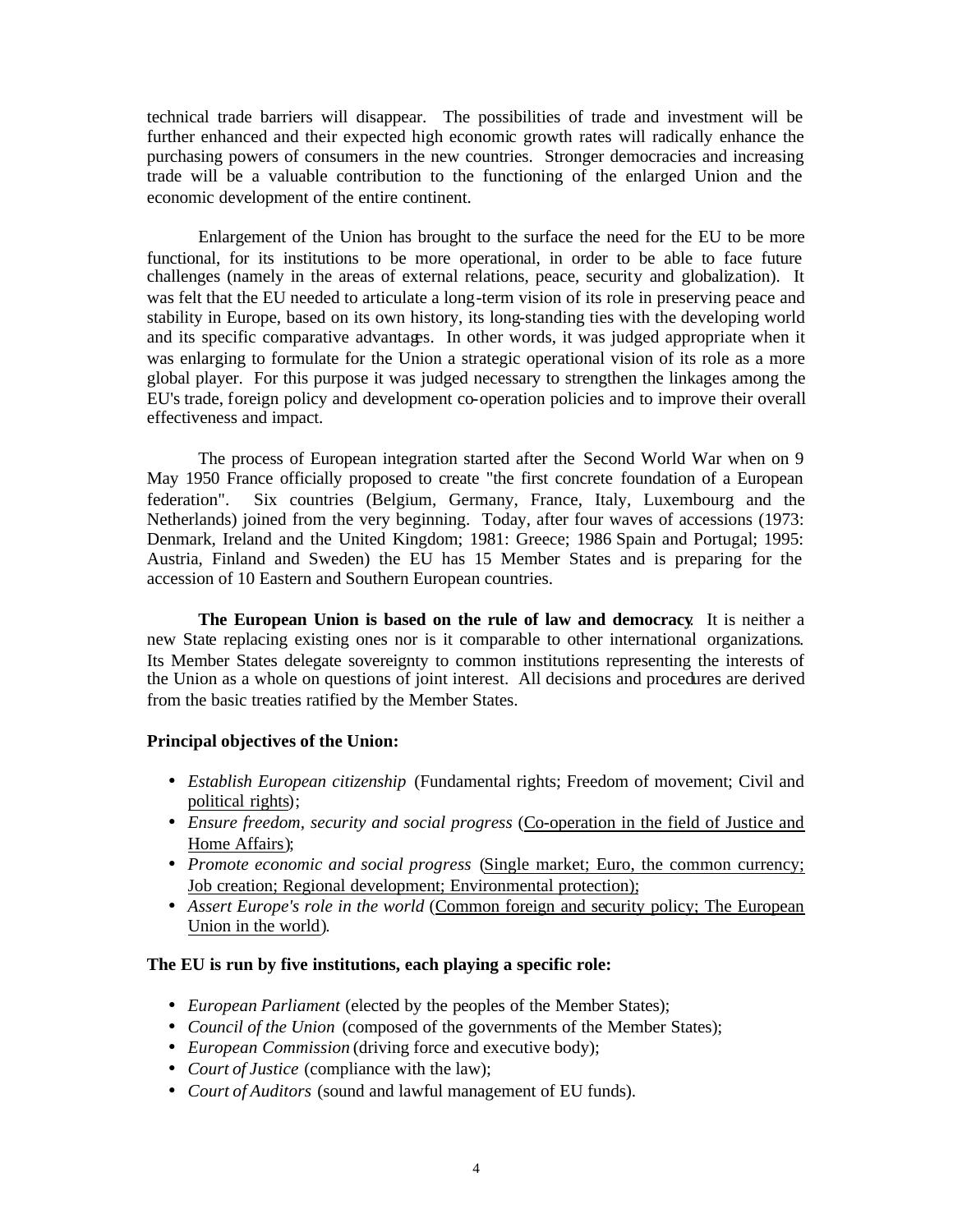But after more than 50 years, the machinery that was put in place to support Europe's integration is no longer capable of operating efficiently. Furthermore, the role of the EU has changed significantly in world affairs, especially after the collapse of the Soviet Union and of the Berlin Wall in November 1989. Today there are new challenges to be met, which are incentives to the European Union to re-think its role, improve its operations and open new avenues of progress and democracy.

The citizens of Europe, who in their great majority approve the broad aims of the Union, have expressed several times the wish that it be more open and transparent. But while they want more openness, more efficiency and more simplicity, they have also conveyed their concerns: about justice and security, action against crime and the control of migration flows. And they asked the EU for solutions on employment, combating poverty, social exclusion and economic and social cohesion. They are looking for a common approach on pollution, climate change and food safety. Europeans want the EU to set globalization within a moral framework, based on solidarity and sustainable development. And they want to see Europe more involved in foreign affairs, security and defense.

However, Europe cannot take on these ambitious tasks and play an important role in international affairs unless the EU puts in place a machinery that will enable it to meet such challenges and speak to the world with a single voice.

To find out what machinery Europe needs, the Member States decided in December 2001 in Laeken (Belgium) to call for a Convention in an attempt to study and answer the fundamental questions about what people expect from the EU in the  $21<sup>st</sup>$  century. The Convention is chaired by Mr. Valéry Giscard d'Estaing (former President of France) and is made up of the following members:

- 15 representatives of the Heads of State or Government of the Member States (one from each Member State);
- 10 representatives of the Heads of State or Government of the candidate States (one per candidate State);
- 30 representatives of the national parliaments of the Member States (two from each Member State);
- 30 representatives of the national parliaments of the candidate States:
- 16 members of the European Parliament;
- 2 representatives of the European Commission.

In addition, the Economic and Social Committe e (three representatives), the Committee of the Regions (six representatives), the social partners (three representatives) and the European Ombudsman are invited to attend as observers.

#### **Plenary sessions**

The Convention meets in plenary session once a month, at the premises of the European Parliament in Brussels.The sessions are open to the public and take place over two half days.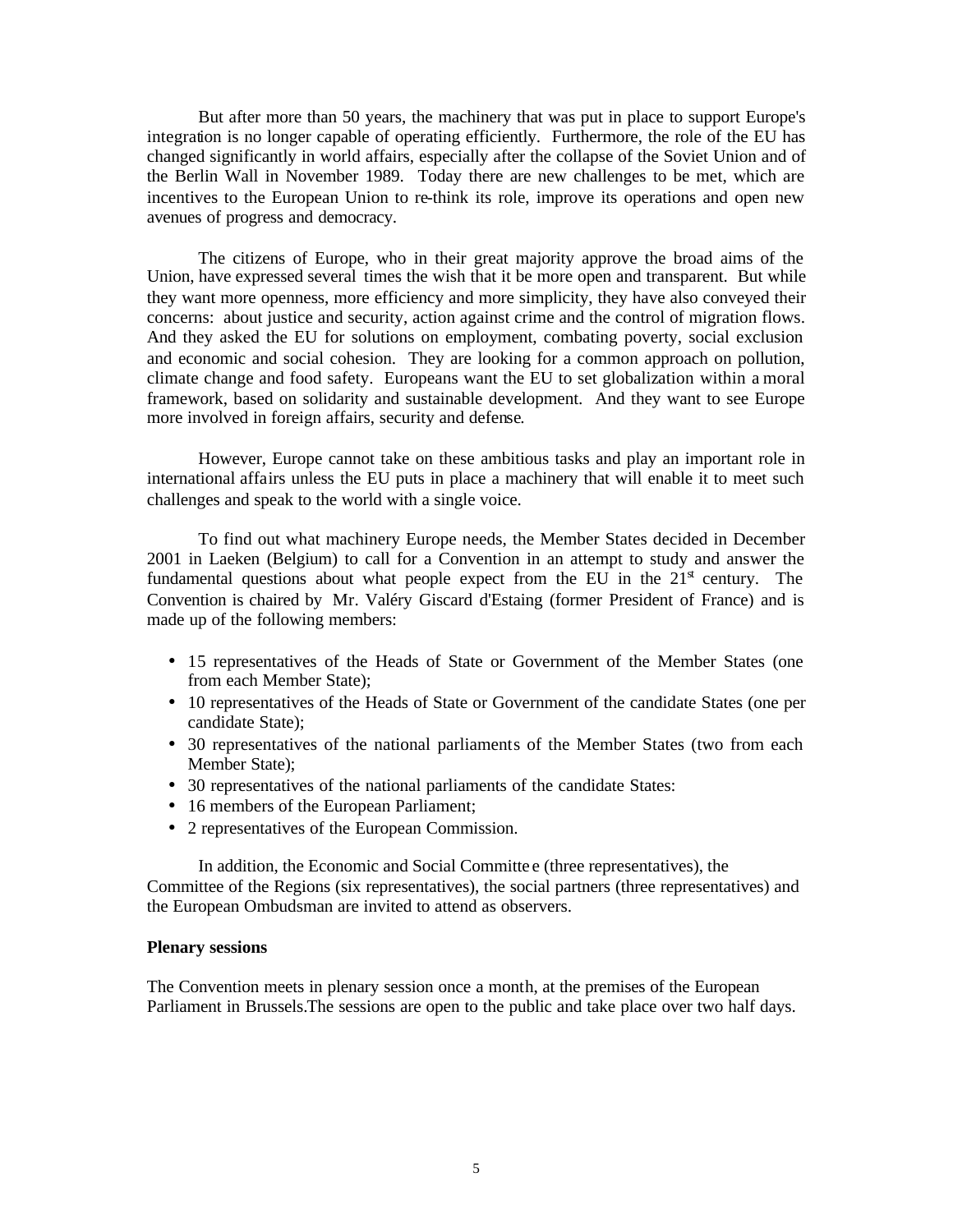#### **The working groups**

The members of the Convention participate in working groups to look into particular issues more closely.

The main task of the Convention is to consider the key issues for the future development of the EU and attempt to identify the various possible responses. Such issues include the division of responsibilities between the EU and the Member States, simplification of the European Treaties, the status of the Charter of Fundamental Rights and the role of national parliaments within the European Union. The Convention will initiate the start of reforms to be negotiated within a new Intergovernmental Conference, due to be launched in the Autumn of 2003.

Although the expected date for the publication of the proposed EU constitution is June 2003, it is known that agreement on certain areas already exists and indeed the first outlines of the constitution were unveiled on 28 October 2002 and on 6 February 2003. It is structured in the following way:

#### **Structure of Europe's future constitution**

- **Part one**: covers constitutional matters definition of the Union, objectives, fundamental rights, dual citizenship, EU powers, institutions, decision-making procedures, financing of the Union, representation on the world scene Innovations: incorporating Charter of Fundamental Rights into treaty, dual citizenship, EU's legal personality, abrogation of pillars, Congress of Europe's peoples, secession clause
- **Part two:** deals with EU policies, such as free movement of persons, services and goods, competition policy, agriculture, environment, common foreign and security policy Innovations: introduce areas where the Union may take "supporting action" in areas where power lies in principle with the Member States
- **Part three:** final provisions such as repeal of previous treaties, territorial application, revision of the constitutional treaty, adoption, ratification and entry into force Innovations: abrogation of previous treaties

The European Commission made its own contribution to the text of the new Convention on 4 December 2002.

In spite of what has been mentioned above, the following issues are not yet solved:

• **President of the Union**. This is perhaps the most divisive issue. Some EU leaders want a powerful appointed president of the Council of Ministers to be the political driving force of the Union and its public face.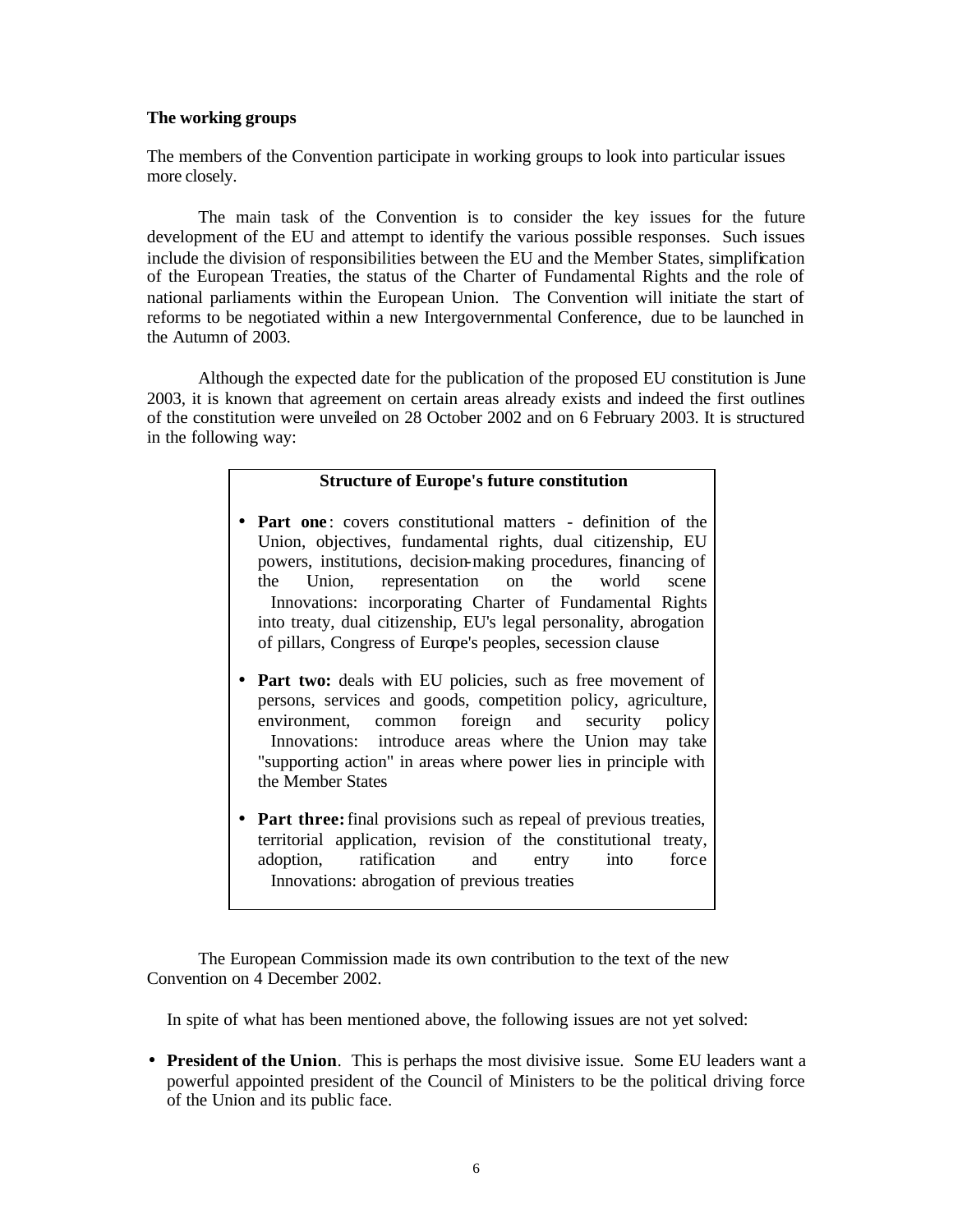Another idea came out of the talks held in Paris on 14 January 2003, where President Jacques Chirac of France and the German Chancellor Gerhard Schroeder proposed the establishment of a "dual presidency" for the Union: a European Council president, representing the Member States as head of the European Council and elected by the EU Heads of Government; and a president of the European Commission, representing common interests as head of the EU executive and elected by the European Parliament (in a move that was seen to increase the Commission's democratic legitimacy).

In addition, they have also proposed the creation of an "EU foreign minister", by combining the roles of the European High Representative for External Affairs and the Commissioner for External Relations.

- **Foreign affairs** : The Commission wants more power to propose initiatives in this area, claiming that competing national interests are reducing the EU's clout. But, from what has been said in the previous point, it seems certain that Member States will retain control of this matter.
- **Economic affairs** : The Convention is split over the need for better EU economic coordination, including giving formal powers to the Eurogroup, the informal meeting of ministers of the 12 Eurozone countries and a bigger Commission role.
- **Charter of Fundamental Rights**: There is a large majority in favor of enshrining the Charter, which includes concepts such as the right to strike, in the final treaty. But Britain has said it will only accept this if the measures cannot be enforced in domestic courts.

From the draft constitution published on 6 February 2003, it seems clear that the idea is to put the EU Council in charge of economic and foreign policy: indeed, the draft says that the EU should co-ordinate the economic policies of the Member States and have the right to define and implement a common foreign policy, including making a start on framing a common defense policy. Besides, it is clear that there is no place for religion or geographical limitations in the future EU Constitution, the Union is said (i) to be founded on the values of human dignity, liberty, democracy, the rule of law and respect for human rights and (ii) to be open to all European States whose peoples share those values, respect them and are committed to promoting them.

Of course, the problem is not an easy one. This is not a constitution for a single national state, like the US constitution, but for an ensemble of EU States: it is therefore as much an inter-state treaty as a constitution. It needs for that reason to be drafted in a skilful manner, to take account of such specificity of the Union, while at the same time being a simple text that all citizens understand. Indeed everyone seems to agree on the need to make the Union and the future Constitution simpler, cleaning up the jumble of treaties and jargon so that people understand what the EU is for, and the limits of its authority. The enclosed pages present in a summarized form important aspects and features of the Convention on the future of Europe and on enlargement. The idea is to complement what has been said in this introduction.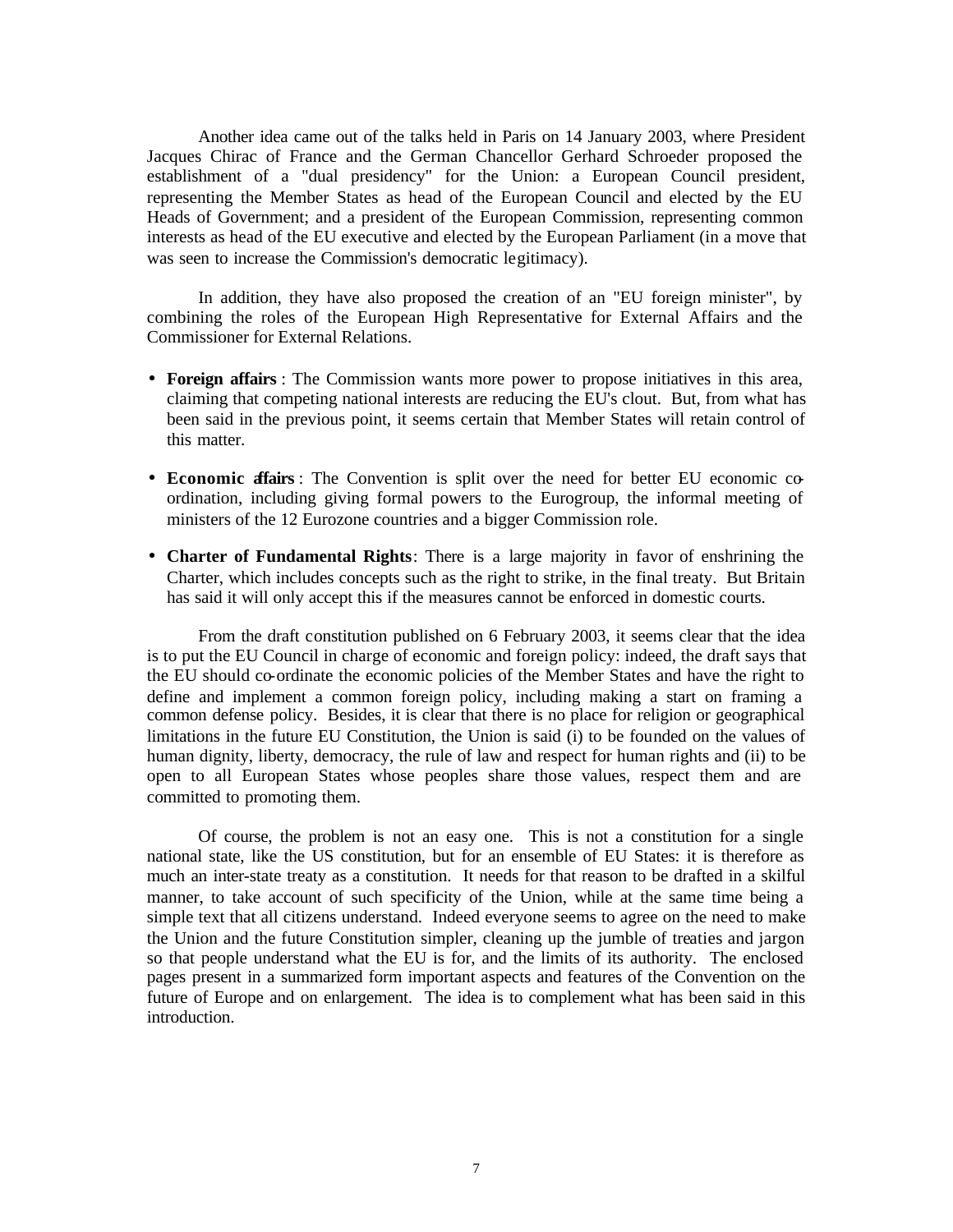## **The Convention on Europe**

## European Treaties (I)

European integration is based on four founding treaties:

- **The Treaty establishing the European Coal and Steel Community** (ECSC), which was signed on 18 April 1951 in Paris, entered into force on 23 July 1952 and ended on 23 July 2002;
- **The Treaty establishing the European Economic Community** (EEC);
- **The Treaty establishing the European Atomic Energy Community** (Euratom), which was signed (along with the EEC Treaty) in Rome on 25 March 1957, and entered into force on 1 January 1958. These Treaties are often referred to as the "Treaties of Rome". When the term "Treaty of Rome" is used, it refers only to the creation of the EEC;
- The **Treaty on European Union**, which was signed in Maastricht on 7 February 1992, and entered into force on 1 November 1993, created the political Union amongst the Member States and brought about considerable changes to the existing Treaties. The treaty created the European Union, a concept comprising the European Communities (which had also been amended to the term European Community on the same occasion), as well as other forms of co-operation.

## European Treaties (II)

Moreover, the founding treaties have been amended on several occasions, in particular when new Member States acceded in 1973 (Denmark, Ireland, United Kingdom), 1981 (Greece), 1986 (Spain, Portugal) and 1995 (Austria, Finland, Sweden). There have also been more farreaching reforms bringing major institutional changes and introducing new areas of responsibility for the European institutions:

- The **Merger Treaty**, signed in Brussels on 8 April 1965 and in force since 1 July 1967, provided for a Single Commission and a Single Council of the then three European Communities;
- The **Single European Act** (SEA), signed in Luxembourg and the Hague, and entered into force on 1 July 1987, provided for the adaptations required for the achievement of the Internal Market;
- The **Treaty of Amsterdam**, signed on 2 October 1997, entered into force on 1 May 1999: it amended and renumbered the EU and EC Treaties. Consolidated versions of the EU and EC Treaties are attached to it. The Treaty of Amsterdam changed the articles of the Treaty on European Union, identified by letters A to S, into numerical form;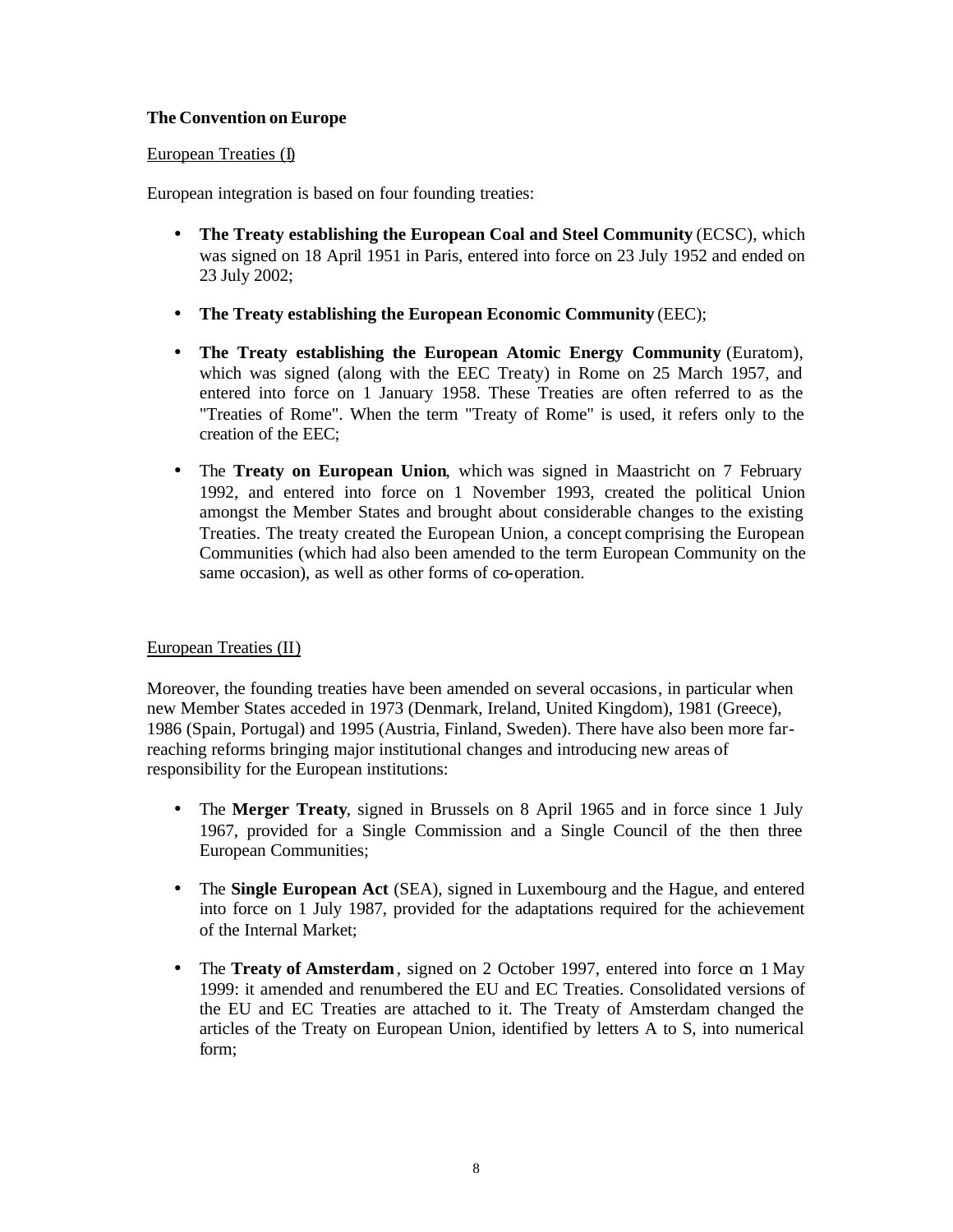• The **Treaty of Nice**, signed on 26 February 2001, will amend the existing Treaties. It entered into force on 1 February 2003. The Treaty not only opened the way for the enlargement of the EU to the East, but also makes a contribution towards the strengthening of the democratic nature of the Union by preserving the fundamental balance between institutions and between States, thus contributing to a greater effectiveness of decision-making mechanisms.

#### Purpose:

The basic concept is to provide the Union with a constitution which replaces existing treaties and to simplify the way it works.

- The purpose of the Convention is to propose a new framework and structures for the European Union which are geared to changes in the world situation, the needs of the citizens of Europe and the future development of the European Union.
- The Convention is an innovation. Established following the Laeken European Council in December 2001, it brings together representatives of governments, national parliaments, the European Parliament and the European Commission.
- Its deliberations are public and its documents are available to the public at large. Organizations representing civil society also contribute to the debate by joining the workings of the Forum.

#### What are the Issues?

For over half a century the countries of the European Union have lived in peace. They have common objectives: democracy, stability and growth.

Citizens of the Union enjoy freedom of movement and the rule of law is respected and defended. The European Union is one of the three most prosperous parts of the world, trade barriers have come down, and the euro is in place.

## **However, today there are new challenges to be met, which are incentives to the European Union to rethink its role, improve its operation, and go down new avenues of progress and democracy.**

A Europe of 25 members clearly calls for a different operational approach from fifty years ago, when six countries first took the lead in establishing the European Union. Europe is changing and the operation, rules and the very role of the EU must change too.

#### What Approach?

The European Convention is responsible for to proposing ways of adapting and renovating Europe's institutional and operational framework.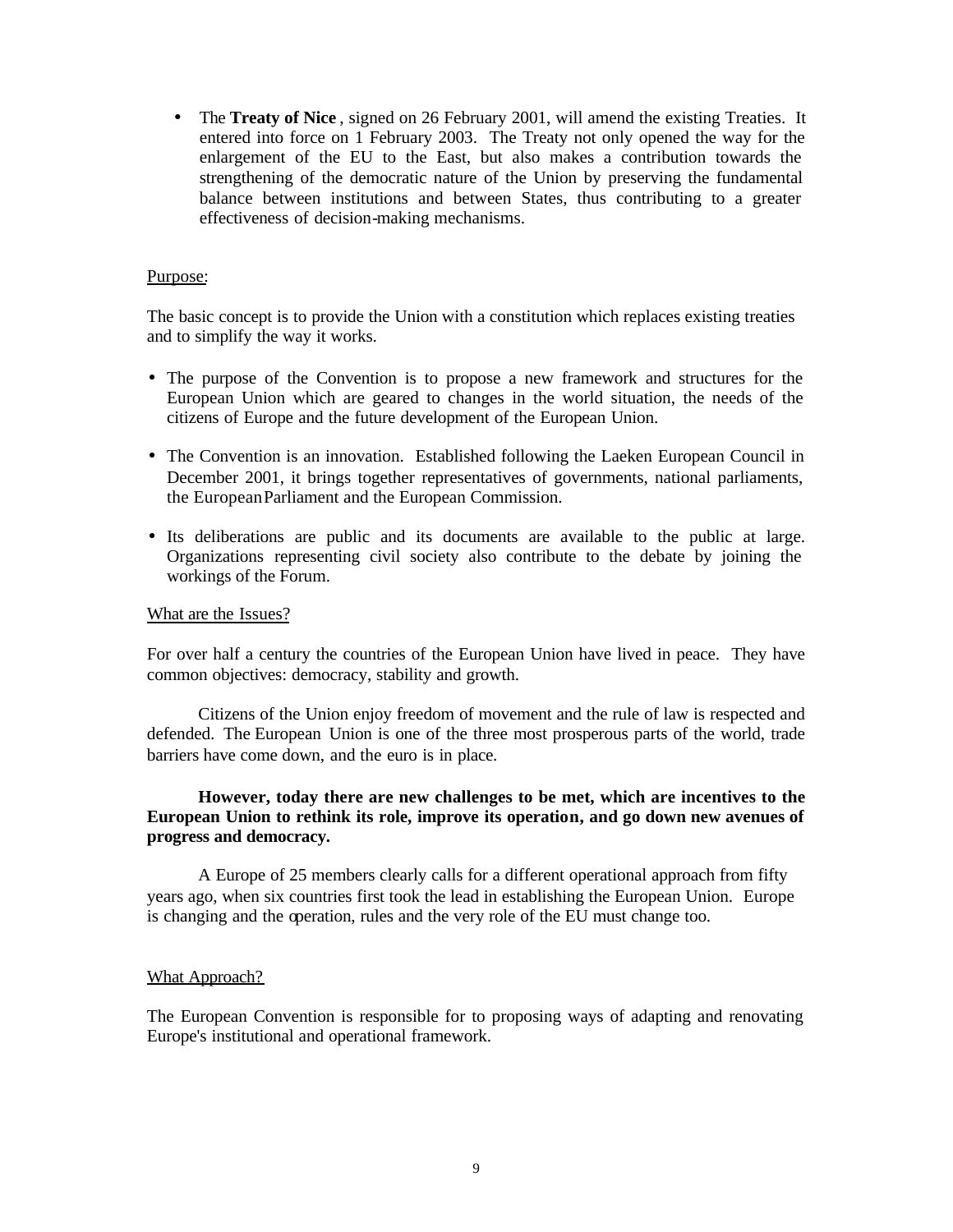To do so, it must propose clear and consensual answers to the following questions:

- How is the division of competence between the Union and the Member States to be organized?
- How can the European institutions' respective tasks be better defined?
- How can the coherence and efficiency of the Union's external action be ensured?
- How can the Union's democratic legitimacy be strengthened?

**When it concludes, sometime in 2003, the Convention will submit its proposals to the European Council, in which the Heads of State or Government of the Member States of the Union regularly meet together for discussion. The next Intergovernmental Conference will work on that basis.**

Main Timetable of Events:

- **October 2002**: Mr. Giscard d'Estaing unveiled the framework for the proposed new EU constitution
- **December 2002**: European Commission presented further ideas on improving EU
- **December 2002**: The last Convention working groups, looking at issues such as defense and foreign policy, end their work
- **6 February 2003**: Presentation of the first 16 articles of the draft constitution
- **27 and 28 February 2003** : Plenary debates of those 16 articles
- **21 March 2003**: Brussels Summit EU leaders will discuss how powers will be shared between institutions
- **31 March 2003**: Date for the completion of the constitutional part of the EU Convention
- **15 June 2003** : Date for the completion of the policies part of the Convention
- **20 June 2003**: The final draft constitution will be presented to the EU leaders at the Thessaloniki Summit in Greece
- **Autumn 2003**: Start of EU-intergovernmental conference to discuss draft constitution and agree the new treaty on the future of Europe
- **Autumn 2003**: Possible start of EU inter-governmental conference to agree on new treaty on the future of Europe.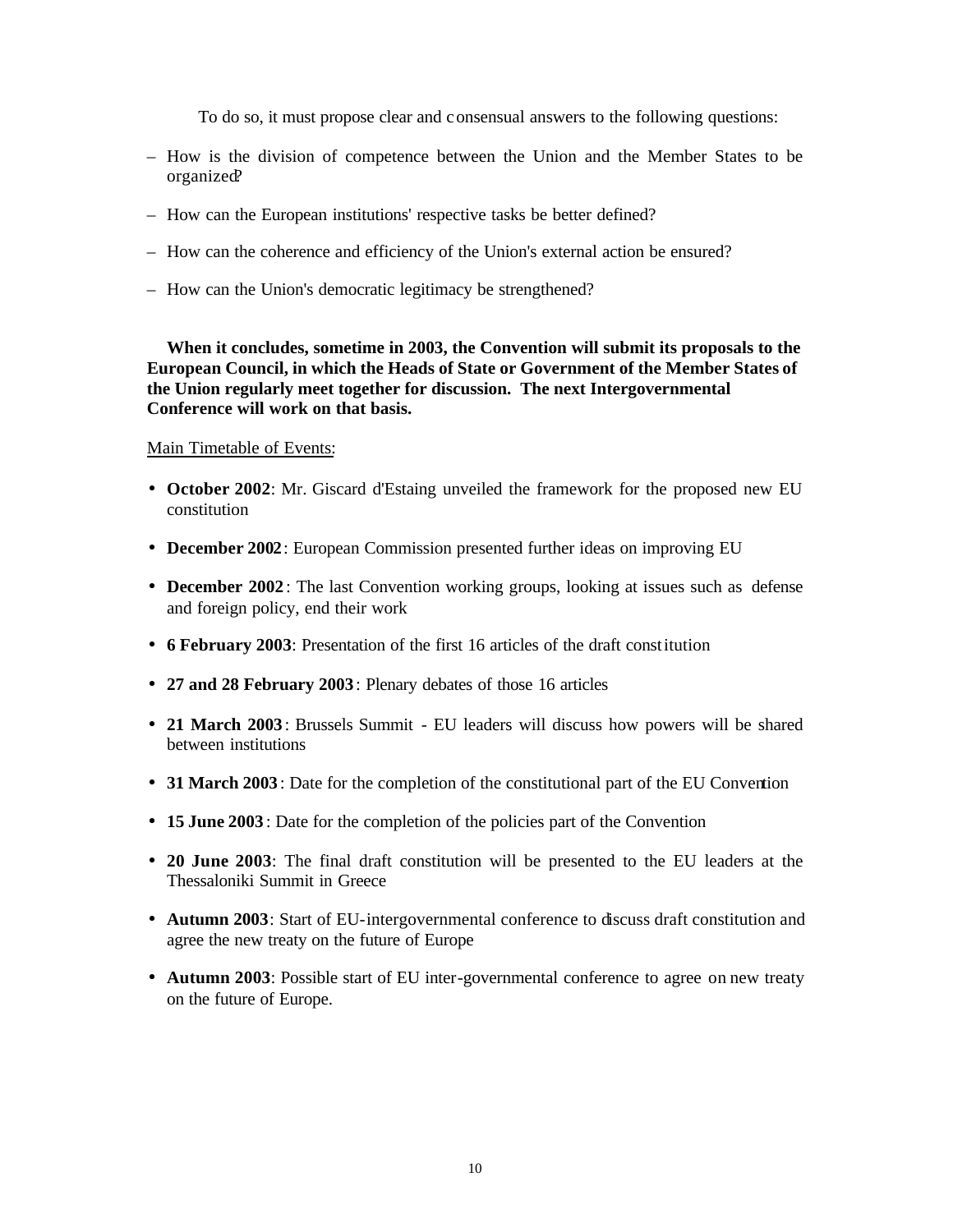The Future Shape of Europe:

It is impossible to predict what the future shape of Europe will be. However, a pragmatic guess, based on past developments, leads us to think that:

- The EU will soon have a constitution not only defining the relations between the Union, the Member States and their citizens, but also its relations with the rest of the world: in other words, in the near future a political, commercial, monetary and strategic Europe should have been organized;
- In this sense the linkages among the EU's trade, foreign policy and development cooperation policies will be strengthened, in order to improve their overall coherence, effectiveness and impact;
- Peace and security will be at the center of future concerns. Co-operation in the field of justice and home affairs will be improved and the common foreign and security policy is to be developed with more credible structures (with a view to eventually developing them into a common structure of the EU);
- The Union will seek to establish its own political identity in NATO. And it will play a leading role in bringing North and South together, thanks to its trade and development cooperation agreements and its influence in multilateral organizations such as the UN, the World Bank and the World Trade Organization;
- The EU will press ahead with economic, monetary and political integration, in order (i) to make Europe the most dynamic economic and trade grouping in the world and (ii) to continue giving the peoples of the EU peace, stability and economic development;
- The EU will be more and more a space of fundamental values and freedoms (democracy, respect for human rights, the rule of law, solidarity and market-based economies), thus allowing it to continue attracting more Member States in the future.

This future vision of Europe is of necessity incomplete. It assumes that the EU Member States will be prepared to continue allowing the Union to act as a driving force for the entire continent and to transform it into a global player, using its political and economic power to play a key role in addressing global challenges.

## **The Enlargement of the European Union**

#### Overview:

- The EU agreed on 13 December 2002 to open its door to the East by allowing 10 countries to join the Union by 2004, in an historic expansion that will bring Europe's cold war divisions to an end;
- The expansion is the largest since the European Union's first institutions were established more than 50 years ago and the first to include countries once dominated by the former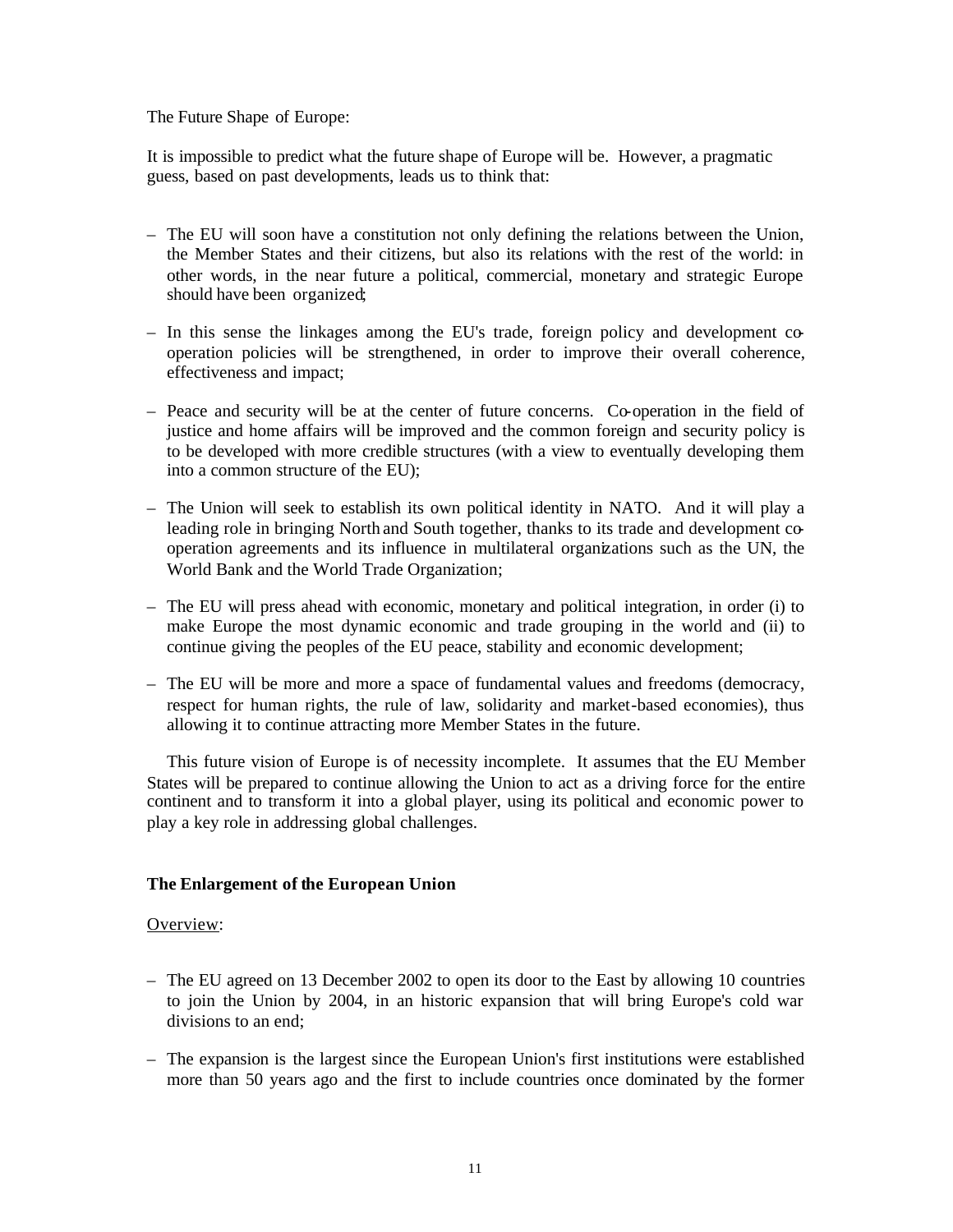Soviet Union. It will create an economy worth more than USD 9 trillion, rivaling the one of the United States;

- It will increase the number of countries in the EU from 15 to 25;
- It will add 75 million citizens to the EU's population of nearly 380 million and increase its size geographically by nearly one quarter;
- The countries are Estonia, Latvia, Lithuania, Poland, Hungary, the Czech Republic, Slovakia, Slovenia, Cyprus and Malta;
- Two other European countries Bulgaria and Romania are expected to join the EU in 2007;
- Accession talks with Turkey have been set to start in December 2004.

| Enlargement timetable for states preparing<br>for accession in 2004 |                                                                                 |  |  |
|---------------------------------------------------------------------|---------------------------------------------------------------------------------|--|--|
| <b>13-14 December 2002</b>                                          | Copenhagen EU Summit, complete<br>accession negotiations                        |  |  |
| <b>March 2003</b>                                                   | Athens Summit, accession treaty due to be.<br>signed                            |  |  |
| Spring-<br>Autumn<br>2003                                           | Ratification of treaty                                                          |  |  |
| 1 January 2004                                                      | Earliest likely accession date                                                  |  |  |
| <b>June 2004</b>                                                    | European Parliament elections in which the<br>new states are due to participate |  |  |

#### The Copenhagen Criteria

In June 1993 the European Council in Copenhagen adopted the so-called "Copenhagen Criteria" as the framework for the European countries wishing to join the European Union. The fulfillment of the Copenhagen Criteria was considered necessary for a country to be accepted as a member of the Union.

The criteria are divided into three parts and makes the following provisions:

- **The political criterion:** Stability of institutions guaranteeing democracy, rule of law, human rights and respect for and protection of minorities;
- **The economic criterion:** Existence of a functioning market economy and the capacity to cope with the competitive pressure and market forces within the Union;
- **Obligations of EU membership:** The transposition and implementation of the EU acquis communautaire.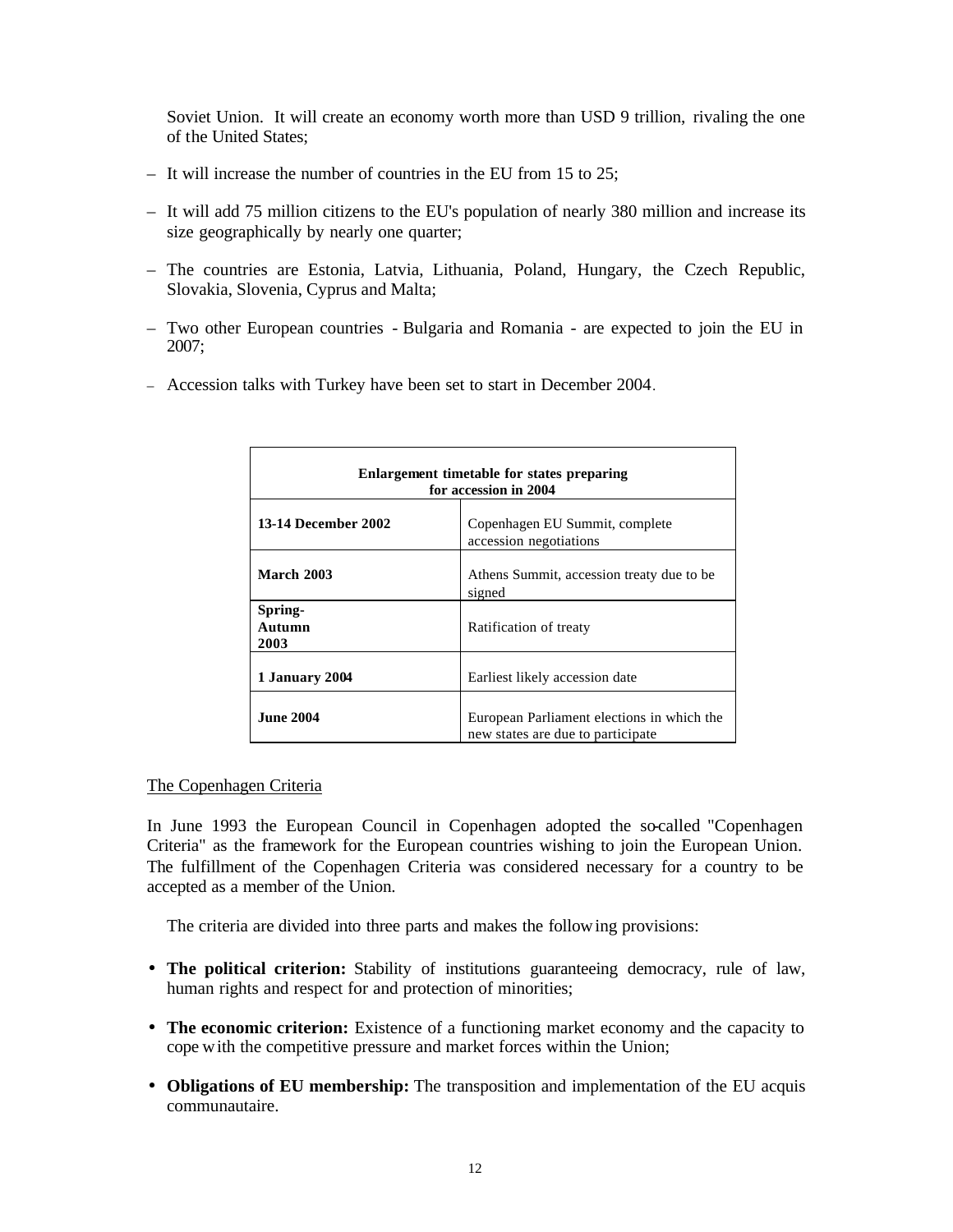#### The Copenhagen Declaration of December 2002: The New Chapter opens for Europe

"With the decisions in Copenhagen, we closed one of the darkest and most blood-stained chapters of European history. We closed a century ravaged by war and conflict. We bid a final farewell to the Europe of the Yalta Conference and the Cold War", said Danish prime minister Anders Fogh Rasmussen, when he addressed the European Parliament after chairing the Copenhagen summit. "At the same time, we opened the door to a new era of European history. An era blessed by freedom, peace, growth and prosperity. The Copenhagen Summit marked a pinnacle in the history of European co-operation, a triumph for freedom and democracy, and a gate to a better future for all our peoples."

On Turkey, Rasmussen said: "We arrived at a balanced and realistic response". A "strong and positive message has been sent to Turkey. However, the initiation of accession negotiations remains unconditionally subject to the fulfillment of the political Copenhagen Criteria. This is the way it must be. Turkey must be treated on an equal basis with all other candidate countries." Prodi added that "this date will give Turkey time to push ahead with the reforms it must make to satisfy the Copenhagen criteria and implement them both in law and in practice. The Commission will report on its progress and make recommendations with complete objectivity and impartiality."

And on Cyprus, there is also "a realistic possibility that the parties will be able to find an overall solution to the Cyprus problem before 28 February 2003 on the basis of the proposal put forward by the UN Secretary General", said Rasmussen. "We came close to getting agreement on a settlement for Cyprus. Although the unflagging efforts of the negotiators and the UN Secretary-General were not crowned with success at the Summit, the two sides' willingness to continue negotiating with the aim of getting agreement by 28 February gives us real grounds for optimism", said the Commission President.

## "One Europe" Declaration

Agreement was reached at the Copenhagen summit on a declaration about "One Eur ope" which will be annexed to the Accession Treaty. The text, to appear above the signatures of the 15 current EU member states and the ten new member states, reads: "Today is a great moment for Europe. We have today concluded accession negotiations between the European Union and Cyprus, the Czech Republic, Estonia, Hungary, Latvia, Lithuania, Malta, Poland, Slovakia and Slovenia. 75 million people will be welcomed as new citizens of the European Union".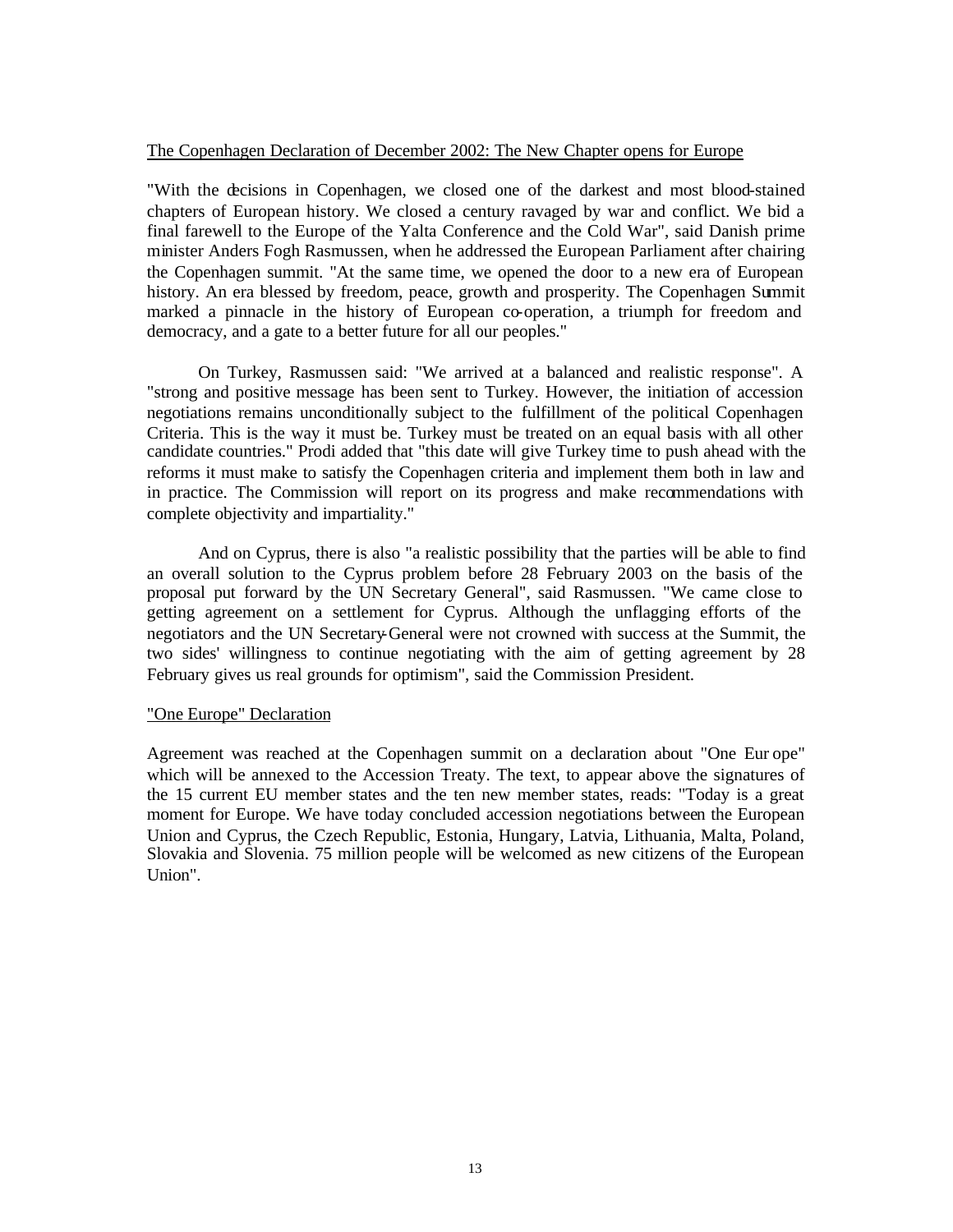## **THE ENLARGEMENT OF THE EUROPEAN UNION STATE OF PREPARATIONS:**

| <b>Enlargement summary</b>                                                                       |                                                                                              |  |  |  |
|--------------------------------------------------------------------------------------------------|----------------------------------------------------------------------------------------------|--|--|--|
| The ten countries preparing to join in 2004 have made progress across the board in their         |                                                                                              |  |  |  |
| accession preparations, but there are weaknesses in administrative capacity and public sector    |                                                                                              |  |  |  |
| internal auditing controls. Corruption is also a problem.                                        |                                                                                              |  |  |  |
| Cyprus: Need to improve administrative                                                           | <b>Czech Republic:</b> Problems with corruption                                              |  |  |  |
| capacity and corruption                                                                          | and economic crime. Improvements needed to                                                   |  |  |  |
|                                                                                                  | protect ethnic minorities. More to be done for                                               |  |  |  |
|                                                                                                  | strengthening internal financial control,                                                    |  |  |  |
|                                                                                                  | including internal auditing system                                                           |  |  |  |
| <b>Estonia:</b> Problems with money laundering, law                                              | Hungary: Corruption a concern. Integration                                                   |  |  |  |
| enforcement in areas of piracy and counterfeit<br>goods. Need to bring its environment into line | of Roma/gypsy community needs to improve.<br>More financial control needed in public sector. |  |  |  |
| with EU, such as waste treatment. Border                                                         | Better administrative capacity required to deal                                              |  |  |  |
| controls and fighting organized crime has to be                                                  | with EU funds                                                                                |  |  |  |
| stepped up                                                                                       |                                                                                              |  |  |  |
| Latvia: Fight against corruption must                                                            | Lithuania: Administration corruption remains                                                 |  |  |  |
| continue. Judiciary needs more funding,                                                          | a problem. Public finances need to improve.                                                  |  |  |  |
| resources and reform. Backlog of court cases                                                     | Weaknesses in administrative capacity.                                                       |  |  |  |
| increasing. Issue of pre-trial detention requires                                                | Protection of external borders and fight against                                             |  |  |  |
| continued attention. Integration of minorities,                                                  | corruption must increase                                                                     |  |  |  |
| particularly the Russian community must                                                          |                                                                                              |  |  |  |
| improve. Language training and naturalization                                                    |                                                                                              |  |  |  |
| also needs work                                                                                  |                                                                                              |  |  |  |
| Malta: Administrative capacity across                                                            | Poland: Big problems with administrative                                                     |  |  |  |
| agriculture, environment and health sector is                                                    | capacity, especially in civil service. Reform of                                             |  |  |  |
| weak. Company law has some deficiencies                                                          | judiciary must continue. Corruption remains a                                                |  |  |  |
| such as directives on intellectual and industrial                                                | serious concern. A political, administrative                                                 |  |  |  |
| property rights. Data protection, money                                                          | and business culture must be developed to                                                    |  |  |  |
| laundering, asylum and border controls need to<br>be fully implemented                           | resist corruption. Some outstanding problems<br>with state aid and how it is enforced        |  |  |  |
| Slovakia: Independence of the judiciary has to                                                   | Slove nia: Further reform of judiciary required.                                             |  |  |  |
| be strengthened. Corruption a concern. Need                                                      | Administrative capacity should be stepped up.                                                |  |  |  |
| to strengthen administrative capacity. Better                                                    | Continuing restrictions on foreign direct                                                    |  |  |  |
| public internal financial controls needed                                                        | investment, especially investment funds and                                                  |  |  |  |
|                                                                                                  | management companies, need reformulation                                                     |  |  |  |

## Why Enlargement? What can the EU gain from Expansion?

- Enlargement of the European Union is a historic opportunity to unite Europe peacefully after generations of division and conflict.
- Enlargement is thus a continuation of the EU's original purpose of healing Europe's divisions and creating an ever-closer union of its peoples. By welcoming new members who respect EU's political criteria, the Union is re-stating the fundamental values that underpin it.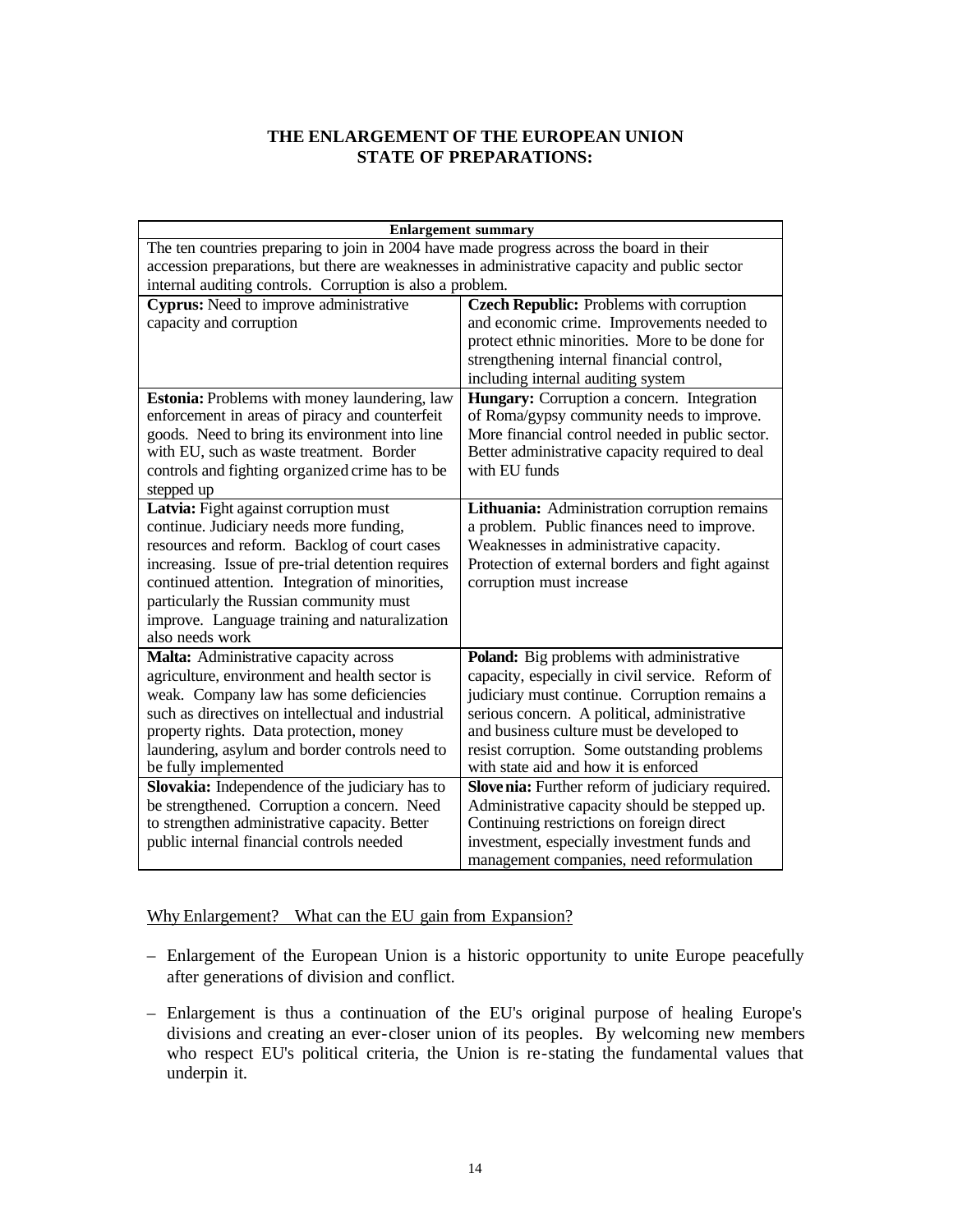- Enlargement will extend the EU's stability and prosperity to a wider group of countries, consolidating the political and economic transition that has taken place in Central and Eastern Europe since 1989.
- By enhancing the stability and security of these countries, the EU as a whole can enjoy better chances for peace and prosperity. After the terrorist attacks of 11 September 2001, a strong and united Europe is more important than ever before to ensure peace, security and freedom.
- Enlargement will present significant economic opportunities in the form of a larger market. Adding the applicant countries to the EU's Single Market of over 380 million inhabitants will create the biggest economic area in the world. A market of this size can be expected to give a boost to investment and job creation, raising levels of prosperity throughout Europe, in both new and old member countries.
- In joining the EU, the new members will reinforce their economic integration with the existing members. Consumers will reap the benefits of wider choice and lower prices, and European businesses across the continent will share a common set of rules and benefit from increased trade, greater efficiency and more competition.

## Future Limits of the Union

- The Treaty on European Union says in Article 49 that "any European State which respects the principles set out in Article 6(1) may apply to become a member of the Union". Article 6(1) states that "the Union is founded on the principles of liberty, democracy, respect for human rights and fundamental freedoms, and the rule of law, principles which are common to the Member States":
- The European Union has not defined its limits in geographical terms, but every applicant country has to meet the basic conditions laid down by the European Council in Copenhagen: democracy, the rule of law, respect of human rights and protection of minorities, a functioning market economy with the capacity to withstand competitive pressure in the EU, and the ability to take on the obligations of membership;
- This being so, it is expected that in the coming years other countries will submit applications for membership. The EU has identified as potential candidates the countries of the West Balkans region, including the states of ex-Yugoslavia, which have the prospect of one day joining the EU. The Stabilization and Association process, which is the framework for the EU's policy in the Western Balkans, offers the prospect of accession to the Union, and an assistance programme to support that aim;
- Norway and Switzerland applied in the past, and may one day reactivate their applications;
- Accession talks with Turkey will start in December 2004.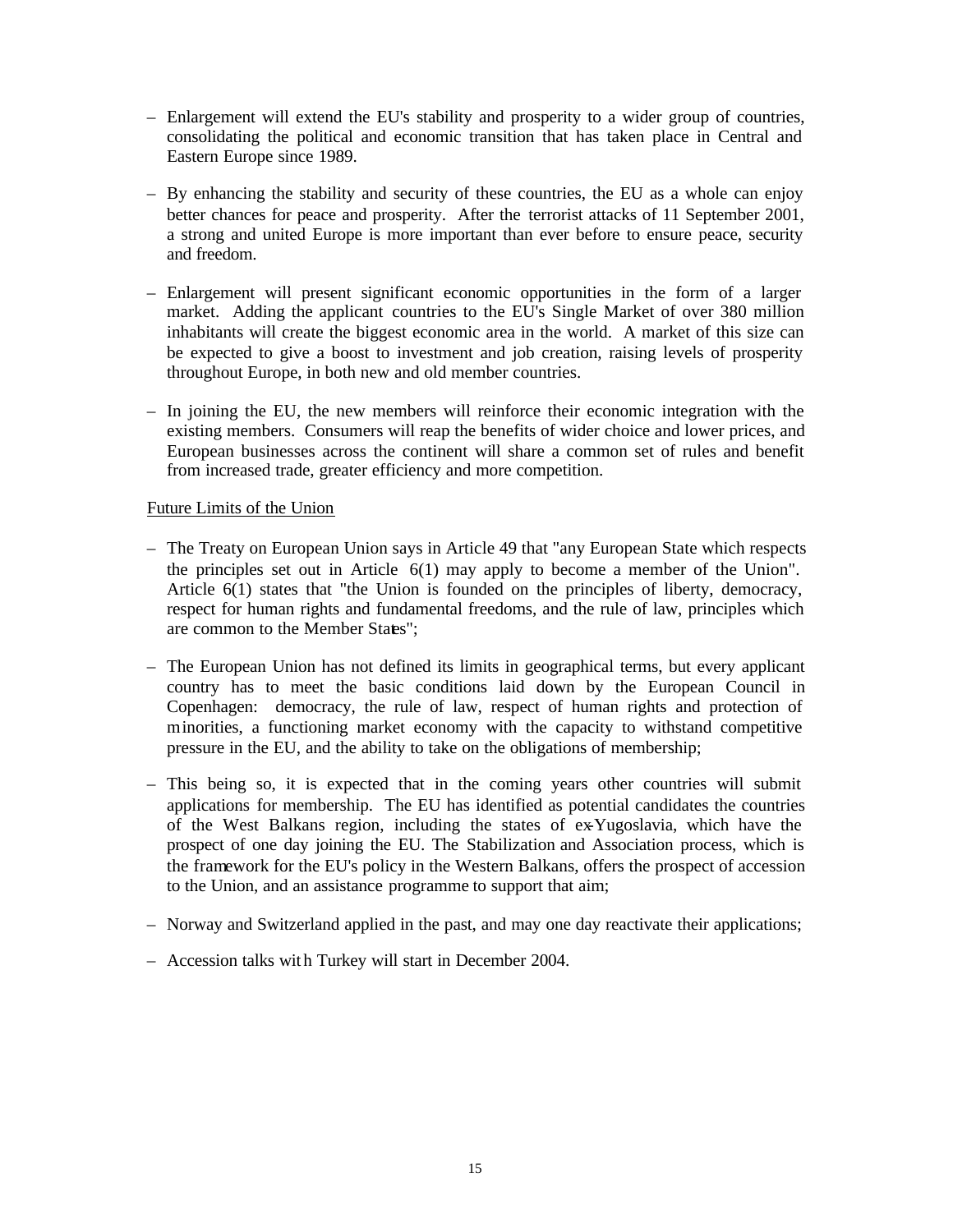#### **FINANCIAL PACKAGE FOR THE 10 NEW MEMBER STATES** COMMITMENTS 2004-2006 IN €MILLIONS

## **Copenhagen agreed financial package - commitments 2004 -2006 for 10 new Member States (€ millions, 1999 prices)**

|                                                   | 2004    | 2005    | 2006    |
|---------------------------------------------------|---------|---------|---------|
| <b>Heading 1 Agriculture</b>                      | 1897    | 3 7 4 7 | 4 1 4 7 |
| of which                                          |         |         |         |
|                                                   |         |         |         |
| la. CAP                                           | 327     | 2 0 3 2 | 2 3 2 2 |
| <i>lb.</i> Rural development                      | 1 570   | 1 715   | 1825    |
| <b>Heading 2 Structural actions after capping</b> | 6 0 70  | 6 907   | 8 7 7 0 |
| of which                                          |         |         |         |
| <b>Structural Fund</b>                            | 3 4 5 3 | 4 7 5 5 | 5948    |
| Cohesion fund                                     | 2 617   | 2 1 5 2 | 2 8 2 2 |
| Heading 3 Internal policies and additional        | 1 457   | 1428    | 1 372   |
| transitional expenditure                          |         |         |         |
| of which                                          |         |         |         |
| Existing internal policies                        | 846     | 881     | 916     |
| Nuclear safety                                    | 125     | 125     | 125     |
| Institution building                              | 200     | 120     | 60      |
| Schengen facility                                 | 286     | 302     | 271     |
| <b>Heading 5 Administration</b>                   | 503     | 558     | 612     |
| Total (Headings 1,2,3 and 5)                      | 9 9 27  | 12 640  | 14 901  |
|                                                   |         |         |         |
|                                                   | 2004    | 2005    | 2006    |
| Special cash flow facility                        | 1 0 1 1 | 744     | 644     |
| Temporary budgetary compension                    | 262     | 429     | 296     |
| <b>Total</b>                                      | 1 273   | 1 1 7 3 | 940     |

How will Enlargement affect the Union's relations with the rest of the world?

- The forthcoming enlargement, like previous ones, will add to the Union's stre ngth, cohesion and influence in the world. Besides, it will put the Union in a better position to take up the challenges of globalization and other world issues;
- From a political point of view, enlargement will increase political stability throughout Europe and will enable the EU to tackle international problems more effectively;
- From an economic point of view, enlargement will increase the size of the Single Market, in which non-member countries and their exporters will encounter a single set of tariffs and a single set of trade rules and administrative procedures. And as in general, the Union's tariffs are lower than those of the acceding countries, so enlargement will reduce tariffs rather than increase them;
- The enlarged EU will continue to be committed to the sustainable development of developing countries and their integration into the world economy;
- The EU is developing its relations with all its neighboring countries, such as Russia and Ukraine, and the countries of the Mediterranean area, to ensure continuity in cross-border relations and to enable neighboring countries to benefit from enlargement. The Stabilization and Association process in the Western Balkans provides for trade